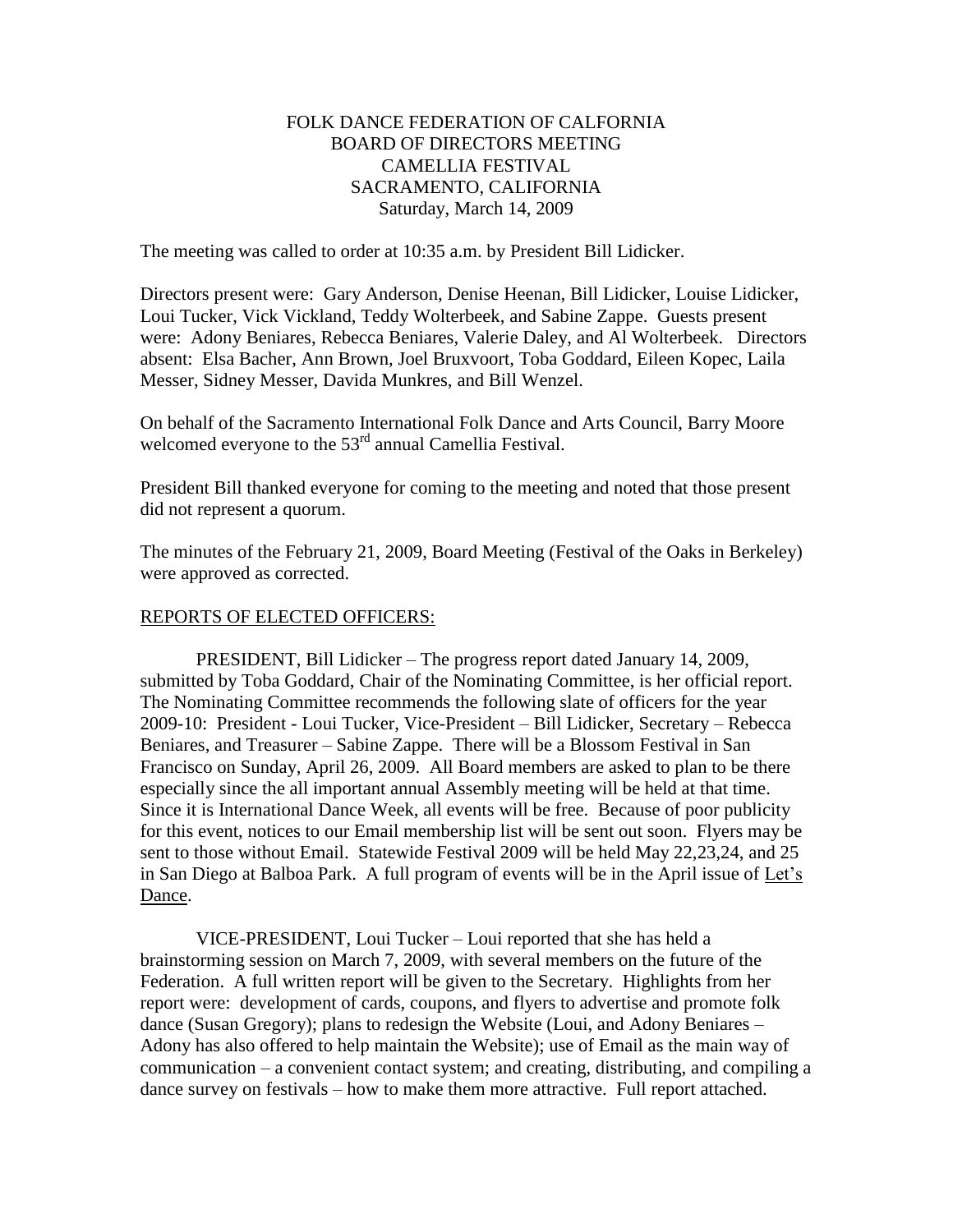#### SECRETARY, Teddy Wolterbeek – No report

TREASURER, Sabine Zappe – Report on file. The Finance Committee will explore changing our accounts from Certificates of Deposit to money market funds, and withdrawing all funds from Wells Fargo Bank to be deposited in another bank. The State Board of Equalization Seller's Permit will be cancelled since we have so few sales.

#### REPORTS OF APPOINTED OFFICERS:

EDITOR, Gary Anderson – Gary wants people to keep in touch, notify him about their activities. Deadline for articles is always the first day of the month previous to publication – April  $1<sup>st</sup>$  is the deadline for the May-June issue, etc.

MEMBERSHIP, Sidney Messer – Not present Louise Lidicker moved to approve membership for Individual Member Gordon Ross from San Francisco, and Group Member Saratoga International Folk Dance Family from Saratoga. Seconded, passed.

#### STANDING COMMITTEE REPORTS:

FINANCE, Louise Lidicker – The proposed budget was discussed. Louise moved to approve the proposed Budget for 2009-10 as presented. Seconded, passed

INSTITUTE, Denise Heenan – Discussion was held regarding use of Stockton Folk Dance Camp teachers' music for Institutes. It was decided that the Institute Committee would contact teachers at Camp to see if they would be willing to let the Federation use part of their CDs to make a single CD for use and distribution at official institutes. If they agree, a single CD would be made to be given with the syllabus (or sold with the syllabus). If they do not agree, the Institute Committee would then provide a music contact list that would include teachers and vendors names so that institute attendees could order the music for themselves.

INSURANCE, Elsa Bacher – Not present NOMINATING COMMITTEE, Toba Goddard – Not present NORTH-SOUTH, Laila Messer – Not present PROMOTION, Ann Brown – Not present

PUBLICATIONS, Joel Bruxvoort – Not present. Discussion was held regarding a request from Cricket for \$300 from the Federation to help her buy a special computer program to assist her with inputting dance instructions. It was recommended that she apply for a grant for this purpose through the Promotion Fund. Cost would possibility be shared with Federation South.

PUBLICITY, Eileen Kopec – Not present

RESEARCH, Bill Wenzel – Not present